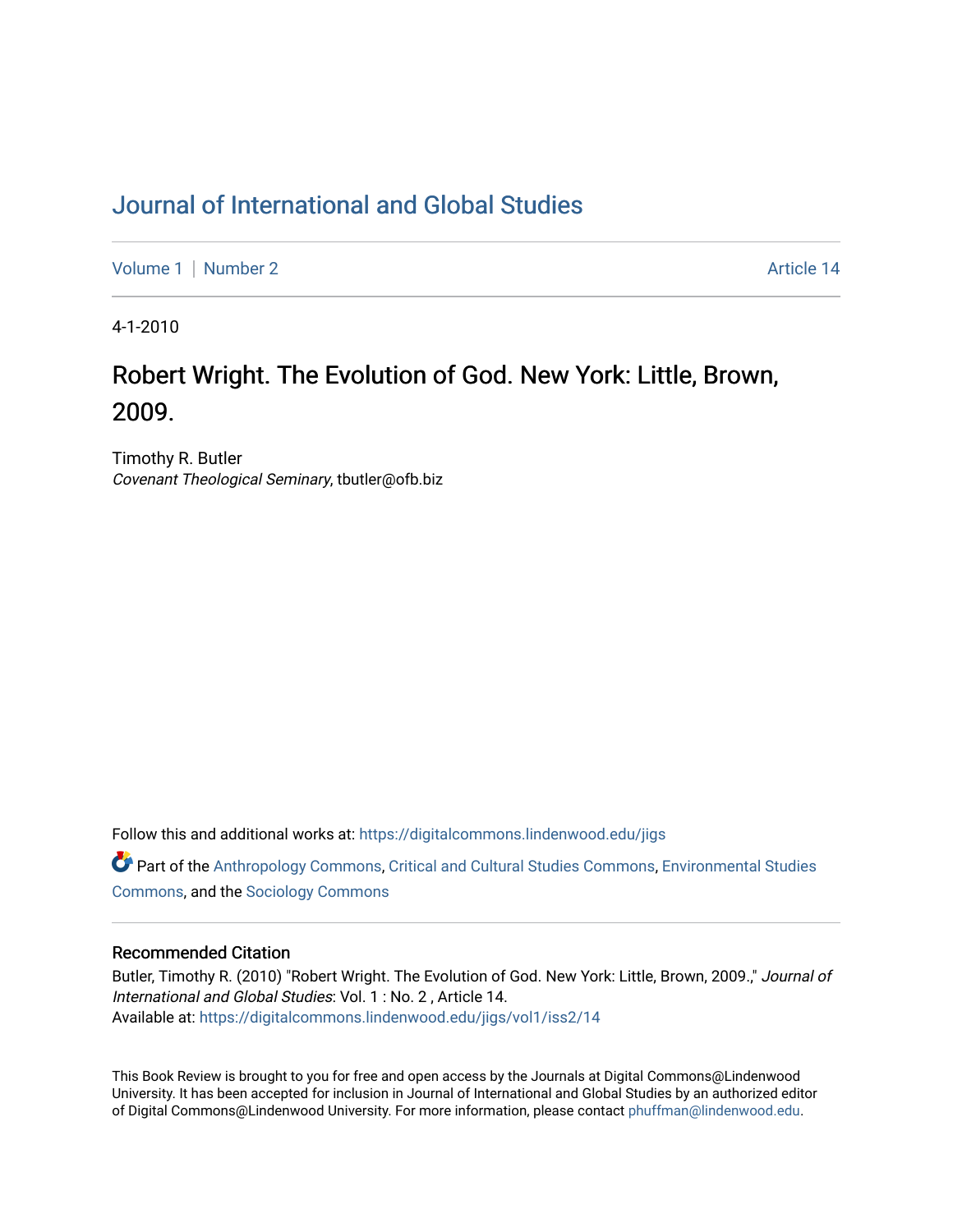#### **Robert Wright.** *The Evolution of God***. New York: Little, Brown, 2009.**

In Robert Wright's *the Evolution of God* (2009) the reader witnesses the results of combining a breathtakingly sweeping view of religious history blended with a framework of game theory interpretations. Wright assumes a breezy and irreverent style that makes the book accessible within popular culture, even if it also offers observations of interest in academe. His natural history of "God" begins with so-called primitive hunter-gatherer religions and continues through the classical polytheistic religions and world religions all the way to the present day; by the end, Wright establishes a series of suggestions aimed towards continued religious belief in the scientific era.

The basic assumption that Wright works with is that, as with broader society, people make decisions largely influenced by whether they face a zero-sum or non-zero-sum game with other "players" (p. 413**)**. Within this context, he suggests that religious beliefs widen to include more people groups when relations between those groups and a religion's current base becomes non-zero-sum in nature (p. 81).While at times Wright seems to approach the rituals and beliefs he describes phenomenologically, the book generally works from the specific presuppositions which Wright makes more explicit as chronology moves forward in the book and the Abrahamic religions of Judaism, Christianity and Islam are described. Wright approaches religious traditions primarily from a reductionistic position of naturalism, assuming, in his words, that beliefs are influenced by conditions "on the ground" (p. 333).

Many of the conclusions Wright reaches using this framework are relatively uncontroversial. For example, the idea that Christianity appeared attractive to Constantine because it helped to smooth relations between various parts of the Roman Empire is common enough (p. 297). Constantine's conversion meshes with Wright's assumption that people make religious choices based on their conditions; Constantine was in a non-zero-sum game with those he wished to unify and hence bringing them into a broadly unified group affirming brotherly love and a common deity makes pragmatic sense, whether or not Constantine actually realized that was why he was making the choice. In doing so, the web of non-zero-sum relationships amongst his constituents grew exponentially (p. 292).

Similarly, he suggests the shifting of relations towards outsiders from zero-sum to nonzero-sum and back again plays a significant role in shaping how the Qur'an views outsiders (p. 404**)**. In times of powerlessness when gaining outsiders' favor was essential, or, at least, largely beneficial to Muhammad's goals, he suggests the founder of Islam was willing to compromise significantly, even to the extent of briefly flirting with polytheism (p. 351).

Particularly interesting and insightful is Wright's analysis of Paul and his work spreading Christianity throughout the Roman Empire (in chapter eleven). Wright notes that Pauline Christianity spread by "maximiz[ing] those externalities" that existed in its context (p. 293). He suggests that Paul made use of the best available "information technology," epistles, to help maintain a consistent and far reaching network, which he compares to McDonald's and Pizza Hut (pp. 276, 79). Of course, if the commercial franchise network is to hold, presumably the new churches had to offer a valuable service, and Wright posits both that service – a "lubricated […] provision of hospitality" for travelers – and how it came about – an "interethnic" view of brotherly love preached by the apostle.

The observations are unusual in a helpful way, breaking out Paul's work from its original milieu to demonstrate what, to continue Wright's metaphor, might be called Paul's highly successful management style. Through this analysis, Wright does not necessarily class Paul as a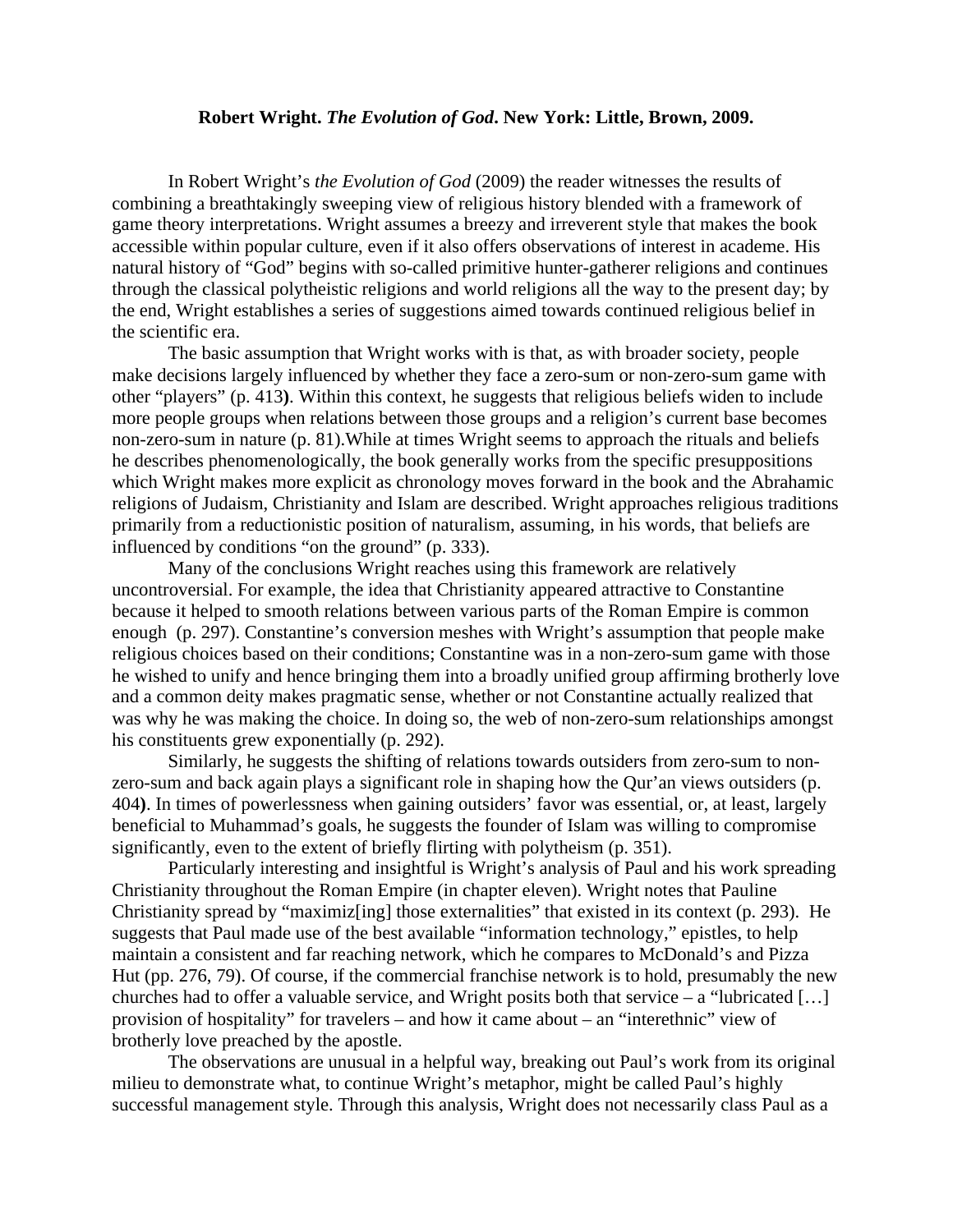mere opportunist on the level of a dubiously credible revivalist or shaman, that is outside of his point, though one could head in that direction (p. 287). Rather, while the book's naturalistic viewpoint necessarily rules out any more traditional answers, such as "divine favor," from the equation of Paul's success – or, later, Muhammad's success – he posits that Paul's success *is* potentially a mark in favor of God's existence (pp. 286-87), a point he returns to in the conclusion of the book.

The epicenter of controversy out of *the Evolution of God* is likely to be found elsewhere in the book. Wright wishes to demonstrate the compromise-focused nature of religious evolution by examining the history of Israel. Part of this study involves a significant shift in understanding about the history of the Israelites, suggesting that they are really Canaanites who slowly banded together in a confederacy supported by the merger of two distinct gods: *Elohim,* normally rendered "God" or "gods" in English, and *Yahweh*, normally rendered "LORD" in English (p. 114). To demonstrate this alleged process that sounds rather remarkably like a modern corporate buyout, Wright uses strained exegesis to try to mine out a pre-monotheistic pantheon from the Bible (p. 105).

Though the book generally is reductionistic in methodology, at these points Ockham's razor may have dulled. What appears to be occurring in Deuteronomy 32.8-9 is a fairly standard Hebrew poetic style, and like much of Hebrew poetry (and other poetry, for that matter), it makes use of more than one way to say things. Wright views the use of both "Most High" and "the LORD" to suggest that there are two deities in those verses, but the simplest explanation would seem to be that *'elyôn* and *Yahweh* are both the same deity, not two originally distinct deities. This is made more apparent when examining the entire pericope (32.1-43), which even makes an explicit monotheistic declaration at one point (32.39).

Wright's exegetical issues continue with the use of etymology to argue the meaning of terms. The Hebrew words for pestilence (daber) and plague (resep) from Hab. 3.5 are key examples. Wright interpolates that since the Canaanite deities for the pestilence and plague went by those names that it follows that prophet Habakkuk's usage indicates they are still deities submissive to *Yahweh*. This is a potentially anachronistic reading, if Wright's assumption of monotheism arriving late to Israel is incorrect, an assumption he justifies circularly by using passages such as this one. To put this in perspective, Wright's argument concerning Hab. 3.5 would be rather analogous to suggesting that Paul waxed henotheistically about the goddess Gaia and her husband Ouranos when he refers to γῆ ("earth") or οὐρανός ("heaven"), respectively.

His interpretations also largely ignore the polemic thrust that appears throughout the Hebrew Scriptures. If a polemical standpoint is granted in these passages, allusions and references to other deities, when they do appear, seem to arise not from a basis of belief in their existence so much as "to set the record straight" about their non-existence or irrelevance.

As part of the position Wright takes on the origins of Israel, he rejects the Exodus event *en masse* from a historical standpoint. Though he certainly is not alone in this argument, for a matter that is so critical to his overall argument concerning Israelite monotheism, he does so with very broad, oversimplified strokes. In particular, Wright ignores various early dating theories concerning the Exodus, wherein the archeological record is more supportive of the sort of mass exodus and subsequent conquest described in the Pentateuch, during the waning years of the Middle Bronze Age II, or, for that matter, even the more interesting arguments for the later dating he rejects out of hand. That is, "the evidence on the ground," to use Wrights phrase, while not attesting with certainty to the biblical Exodus also does not necessarily affirm Wright's assumption that the case is closed on the matter. If his anti-exodus theory is brought into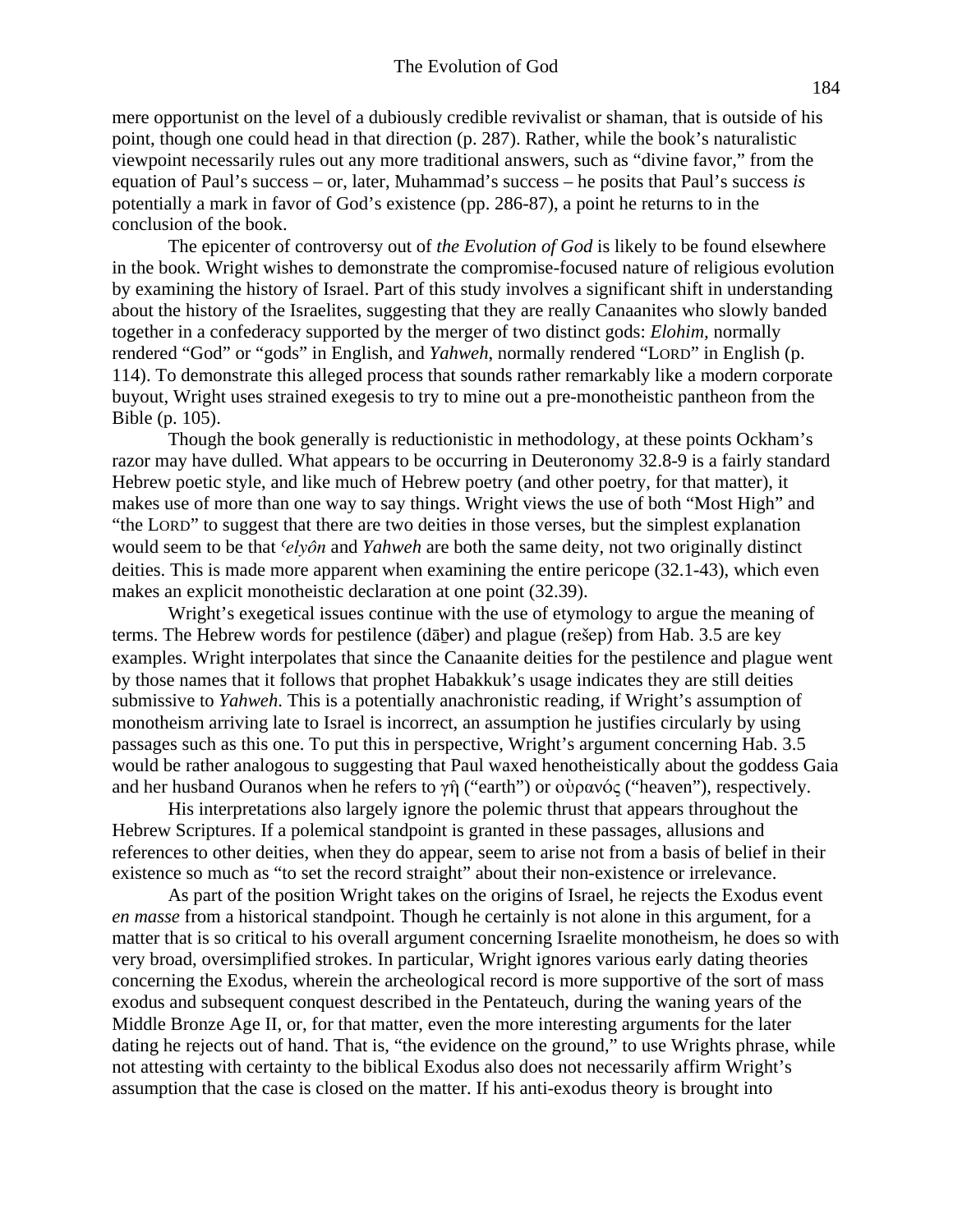question, so too is much of his effort to show how *Elohim* and *Yahweh* merged, how they also "acquired" *Baal* (p. 126) and even how King Josiah was a cruel oppressor of native religion (p. 155**)** is made much less comprehensible.

Wright's curious Biblical analysis continues in his work on the historical Jesus as well. Although the debate is heated and fluid, he seems to adopt a stance that strips from the historical Jesus even some of his most commonly attributed teachings. For example, Wright suggests that the parable of the Good Samaritan (Lk. 10.30-35) is unlikely to have been uttered by the historical Jesus since it appears in neither Q nor Mark (p. 260). This is dubious logic for casting such strong doubt on the legitimacy of the passage. Though it is helpful in Wright's argumentation and later comparisons between Jesus and Muhammad (p. 396), it goes against normal Biblical scholarship with little justification, approaching the text with a level of skepticism far greater than the famously skeptical Jesus Seminar (cf. Funk, Hoover, & the Jesus Seminar, 1993, pp. 323-24).

This present critique is by no means an exhaustive interaction with Wright's biblical exegesis and archeological analysis, but the issues highlighted above suggest at minimum a lack of sound evidence to support critical portions of his historical reconstruction during the period spanning the founding of Israel through the historical Jesus.

This aside, Wright's final chapters do provide an insightful presentation of a reductionistic justification for the continued existence of religion **(**p. 456) – a refreshingly different tactic than argumentation from writers such as Richard Dawkins and Daniel Dennett. Of course, the "God" that comes out of Wright's suggestions will be hardly recognizable to any traditional believer, something he acknowledges occasionally throughout the book (e.g. p. 455).

His suggestions use game theory to argue for mitigating differences between the Abrahamic religions in a quest to bring about peace, asserting that the sorts of processes that he alleges have edited beliefs subconsciously in the past can be applied more directly now in this era of global connections among civilizations (pp. 404, 437). Whether believers could actively edit their beliefs to be "more moral" as Wright proposes and still feel they were believing in something true and not just in a mythological sense is suspect. His final destination for religion appears to be essentially Hinduism's view of all deities being of one Ultimate Reality (p. 442). Though Wright treads with laudable humility in this section as the outsider to religious experience that he is, he still proposes a system that fundamentally changes traditional monotheistic belief into a pluralistic exclusivism in which very little is knowable – and very little comfort is able to be drawn – with relation to the divine, not unlike the results of philosopher John Hick's "Copernican Revolution."

Wright has created a significant contribution to the understanding of how religion and societies interact provided in an eminently readable and, on more than a few occasions, witty form is certainly significant. Nonetheless, the attempt to span so many fields of study and do so within one book has clearly taken its toll on *the Evolution of God*. The work on game theory's influence on the continuum between religion and culture, as well as his agnostic defense of religious beliefs are thought provoking and of interest to a wide variety of audiences. The weaker sections, however, necessitate the reader bringing a good deal of skepticism to Wright's arguments and assumptions.